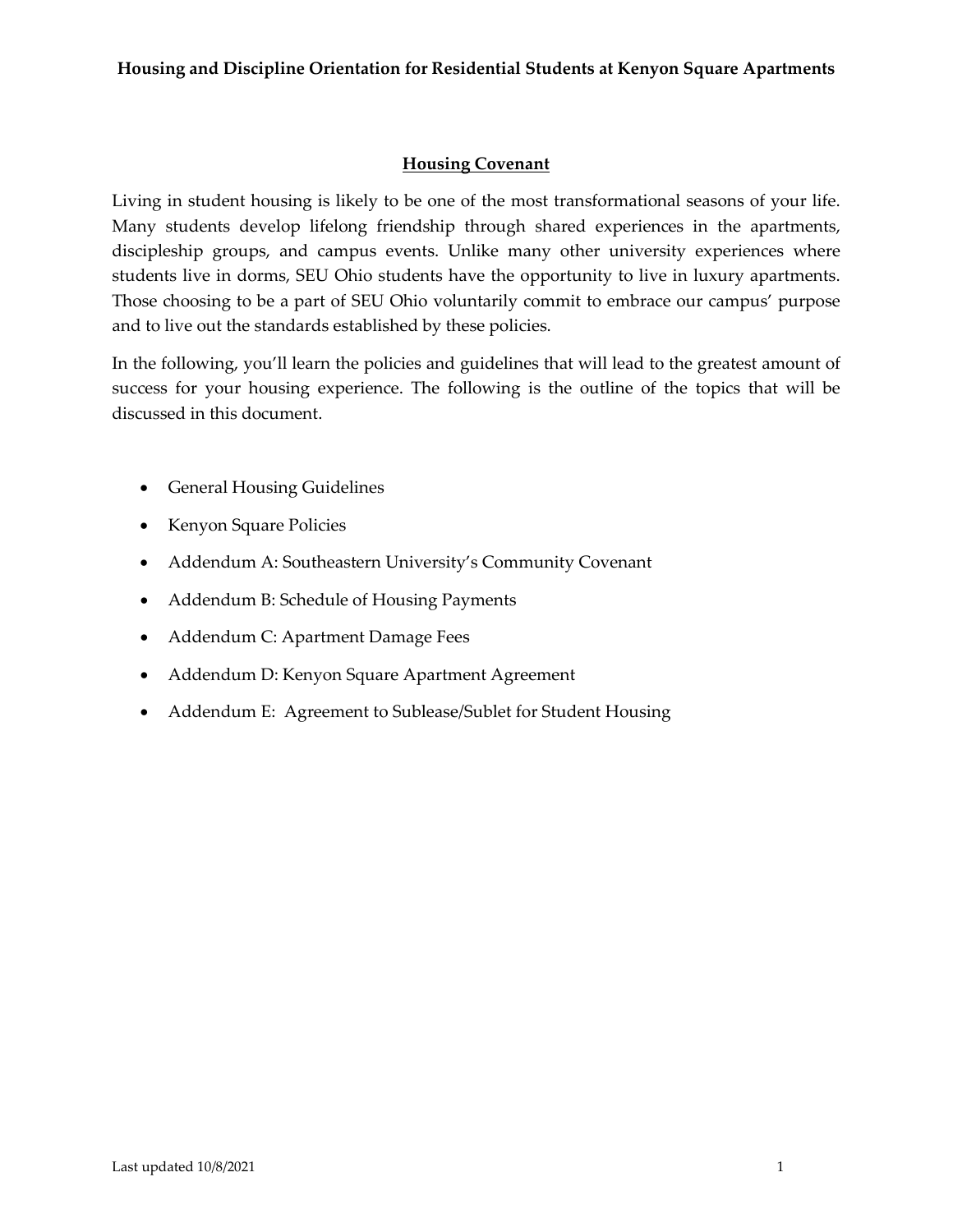### **General Housing Guidelines**

#### **Housing Hours:**

**Curfew:** The SEU Ohio curfew is 1:00 a.m. for all first-year students**.** Exceptions are granted to students for work. Notification must be made to the Student Life Director twenty-four hours in advance. Students and visitors must refrain from being in an apartment of which they are not residing past 10:00 pm in compliance with Kenyon Square Quiet hours.

**Quiet Hours:** Quiet hours are 10:00 p.m.–9:00 a.m. everyday throughout the apartment complex whether inside or out. During Quiet Hours, students must refrain from making noise that carries to other bedrooms or apartments.

**Residential Student Visitor Hours:** 9:00 a.m.–10:00 p.m. SEU Ohio students living at the Kenyon Square apartments may be in other student apartments any day of the week until 10:00 p.m.

**Off-campus Visitation Hours:** Visitors that are not students of SEU Ohio can visit from 9:00 a.m.–10:00 p.m. Commuter students are considered visitors in the apartments.

**Housing Payments:** Housing payments are made to SEU Ohio (not to Kenyon Square Apartments). Payment can be made online through the SEU Ohio website or in-person at the SEU Ohio/Ohio Ministry Network Finance Office. If writing a check, please make payment to "SEU Ohio" and include "Student Housing for <<Your Name>>" on the memo line.

Note: Before move-in, all students must sign a sublease, which is a legally binding financial agreement.

**Cleanliness:** You are required to keep the apartment and other areas reserved for your use clean. Trash must be disposed of at least weekly in appropriate receptacles. We encourage you to work out weekly cleaning duties with your roommates. No cleaning services or products are provided by SEU Ohio or Kenyon Square. NOTE: There is a vacuum that you may borrow from the Student Life Director or Resident Advisor (RA). Please note that SEU Ohio reserves the right to inspect your room at any time.

**Apartment inspections:** Two Resident Advisors will walk through student apartments at least twice per month to inspect for compliance with rules and expectations, to test smoke detectors, and to ensure conditions are generally safe for students. While most inspections will be planned, please know that SEU Ohio reserves the right to inspect the apartments at any time.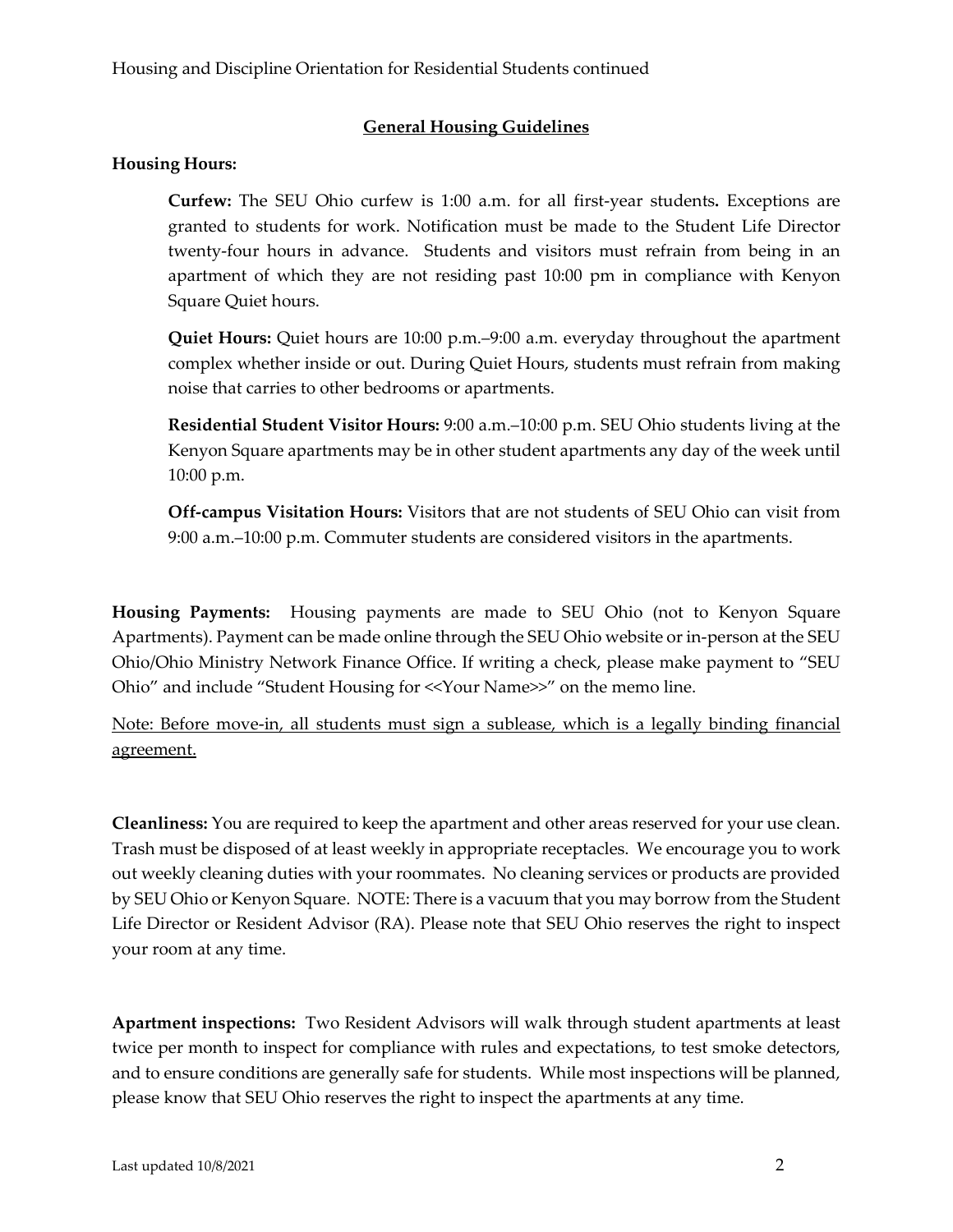**Renter's Insurance:** SEU Ohio and Kenyon Square Apartments do not provide coverage for losses to your personal property or injuries due to theft, fire, water damage, pipe leaks, and the like. We require that every student purchase a private renter's insurance policy.

**Damages caused by residents and guests:** Each student is responsible for all repairs or replacements arising from misuse or damage to the apartment, its fixtures, appliances, and furniture by you and/or your guests during your occupancy. Your apartment will be inspected, and all defects will be noted prior to move-in; your apartment will be inspected upon move-out. A list of charges for repair of damage to the apartment is included in Addendum C: Apartment Damage Fees.

**Pet Policy:** No pets may be in SEU Ohio student housing at any time. SEU Ohio does accommodate for service animals or emotional support animals consistent with the guidelines of the university handbook.

### **Guest Policy:**

In general, SEU Ohio apartments should be a space for our students and not guests such as family or friends. If you would like a guest to come, for your safety, there are a few guidelines that must be followed:

1. If a third person is not present, guests of the opposite sex are not permitted to be in any part of the apartment, including the common areas.

2. If a third person is present, guests of the opposite sex may enter the common areas but are not permitted to be in the bedrooms at any time.

3. Guests are not permitted to bring alcohol, tobacco products, e-cigarettes, illegal, and controlled substances into student apartments.

These guidelines exist to protect your reputation and Christian witness, especially among the other residents of Kenyon Square who not associated with SEU Ohio.

#### **Overnight Guests:**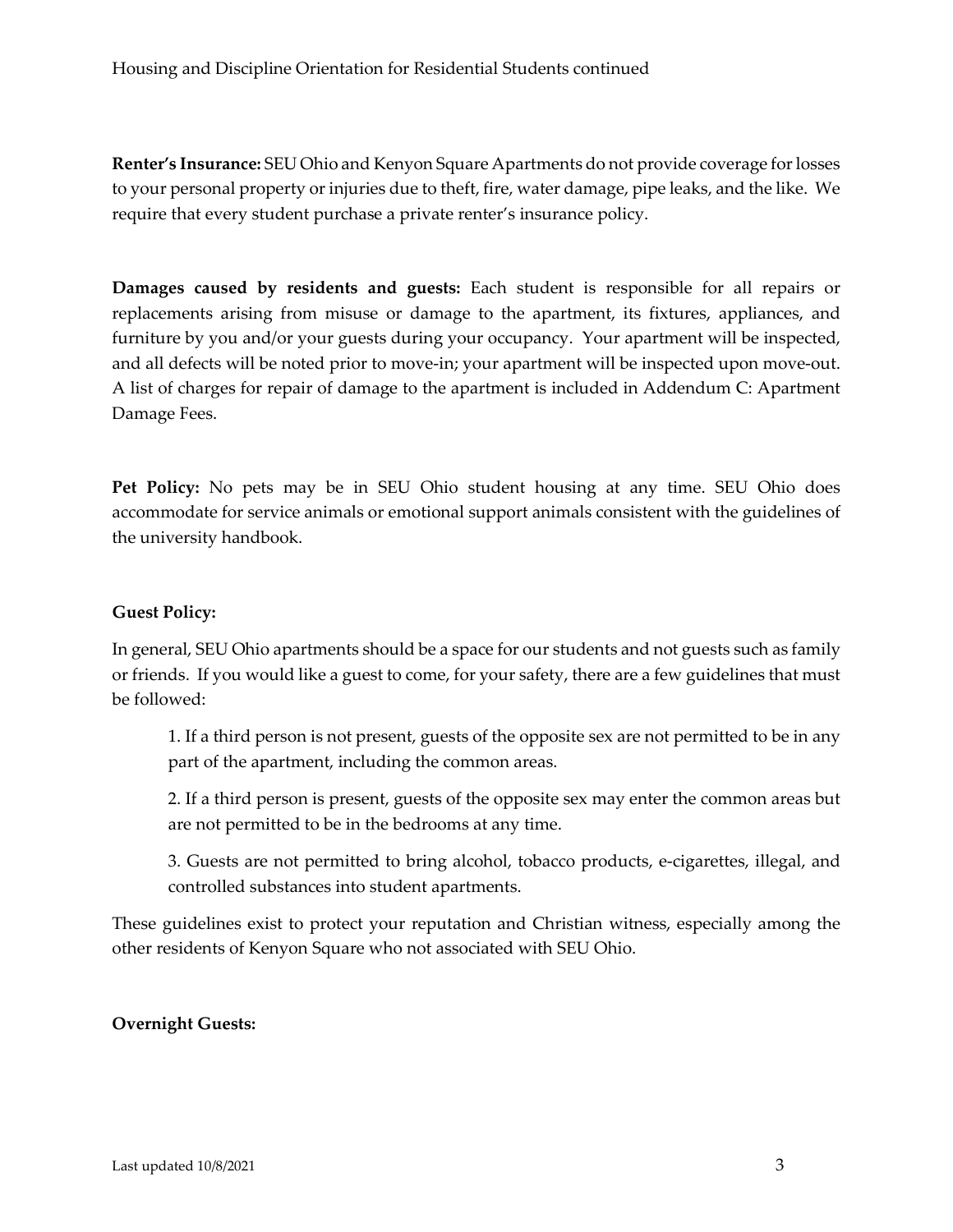All overnight guests must be approved by the Student Life Director at least one day in advance. Failure to notify may result in a \$50 fine. Residents may host one overnight guest of the same sex for no more than two consecutive nights. A guest may only visit two times during a semester.

All overnight guests must be approved in advanced by all roommates no less than 24 hours before the arrival of the guest.

Guests desiring to stay for a campus visit should make arrangements with the Academic Director.

**Move-out/Unit Swapping:** In addition to the regular cleaning required throughout the semester, apartments are expected to be thoroughly cleaned before moving out either at the end of the academic year or semester. Areas for cleaning includes doors, windows, furniture, bathrooms, kitchen appliances, patios, balconies, and storage areas. All trash must be removed and placed in designated receptacles. Residents may not move out or swap units without approval by the Student Life Director. Once approved, a moving date will be designated. Residents may not move out until the Student Life Director or their designee has checked them out, and all keys associated with housing and mailboxes have been received. Failure to turn in the noted items may result in a \$100 fine.

**Move-in/Move-out Checklists:** Please see the Student Life Director/Resident Advisor for a checklist.

### **Housing Conduct Guidelines**

**Healthy Conduct: All** SEU Ohio students should avoid habits that are destructive or detrimental to their health or the health of others. Students are expected to demonstrate a lifestyle consistent with the biblical witness in attitude, speech, and conduct. There are several areas that are critical to cultivating such a lifestyle. These include developing godly disciplines that nurture character, establishing wise boundaries that safeguard against sinful or unwise behaviors, and caring for the well-being and spiritual life of those around you. A full listing of community conduct policies is outlined in the Southeastern University Student Handbook.

**Using Media in Campus Housing:** Students are expected to use Spirit-led discretion and thoughtful caution in student living spaces when consuming any media that does not facilitate healthy spiritual development. Students should be cautious to view media that has a mature or "R" rating. Consumption of media that include strong sexual content, nudity, graphic violence or offensive material, including but not limited to pornography, is strictly prohibited.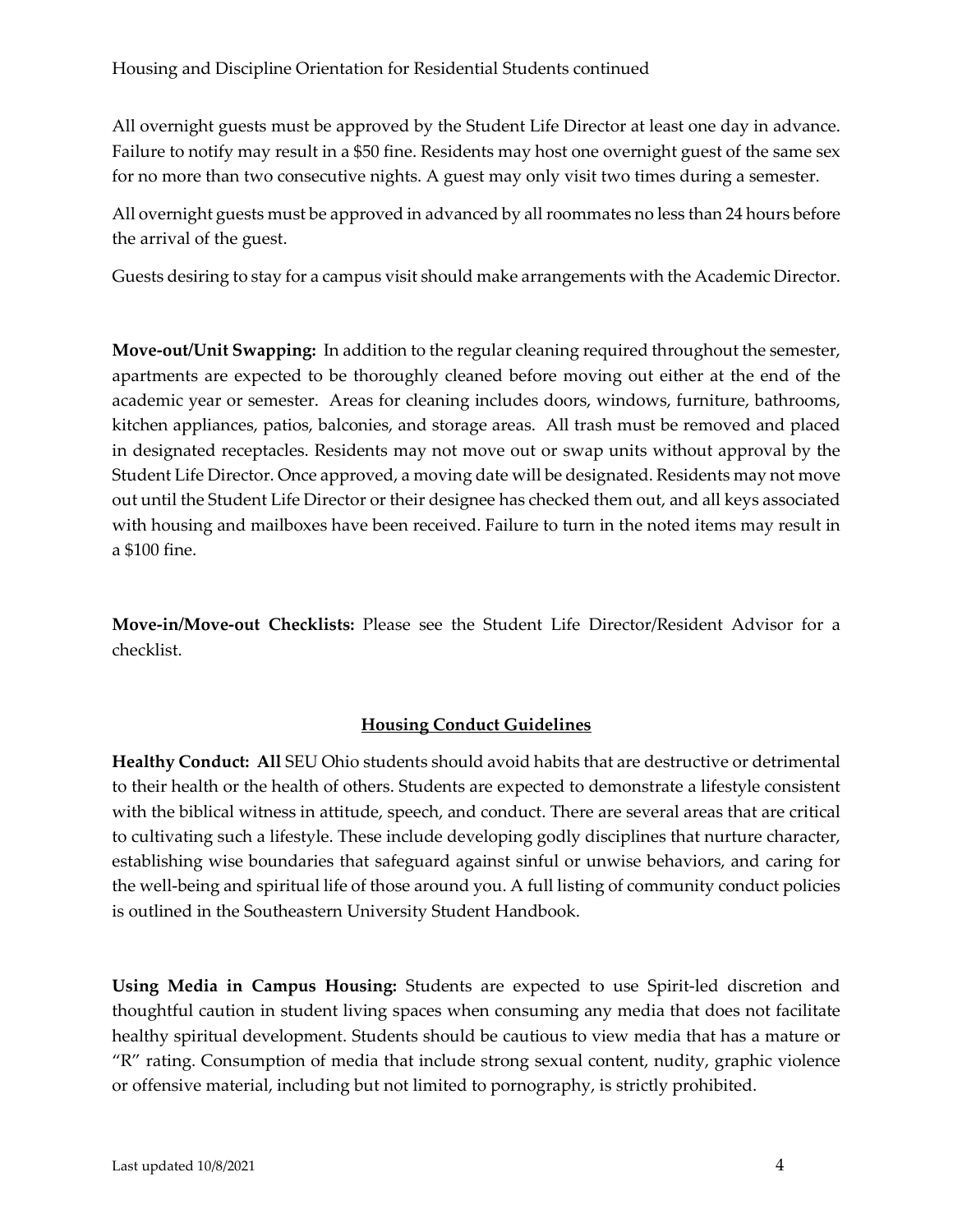Creation of media, including, but not limited to, social networking such as the posting of inappropriate material via text, pictures, or video—and even content that could be misperceived as derogatory—is strongly discouraged. Posting such material may result in disciplinary action.

**Firearms Policy:** We encourage our students to be mindful of safety, especially in areas where they are more vulnerable. Ohio law permits persons with a concealed weapon permit to store their weapon locked in their vehicle while parked at campus and at near-campus housing.

**Under no other circumstances are weapons permitted in student apartments or on campus. Weapons including, but not limited to, firearms, BB guns, air guns, pellet rifles, paintball guns, throwing knives, martial arts weapons, or injury-threatening weapons as deemed by law enforcement to be deadly, cannot be on campus at SEU Ohio or in student housing at any time. The manufacturing, possession, or use of explosive devices or fireworks is also prohibited.** SEU Ohio reserves the right to immediately suspend any student for the unapproved possession or use of such weapons or devices.

**Substance Use:** Students are not to possess alcoholic beverages, tobacco, e-cigarettes, or any illegal drugs. Possession or consumption of the noted substances may result in disciplinary action including, but not limited to, fines, suspension, and expulsion from campus. Review the Southeastern University Student Handbook for more information on substance usage violations and the conduct policy.

### **Safety Guidelines**

Unfortunately, no neighborhood or area of Columbus is exempt from the possible occurrence of crime. If you or a guest is affected by a crime, you are required to make a written report to both SEU Ohio and a representative of Kenyon Square Apartments, as well as the appropriate local law enforcement agency. Please furnish the law-enforcement agency's incident report number upon request.

To prevent crime and improve safety, we recommend that you and your guests follow these guidelines and use common sense to practice safe conduct at all times.

- 1. Lock your doors and windows—even when you're inside.
- 2. Engage the keyless deadbolts on all doors while you're inside.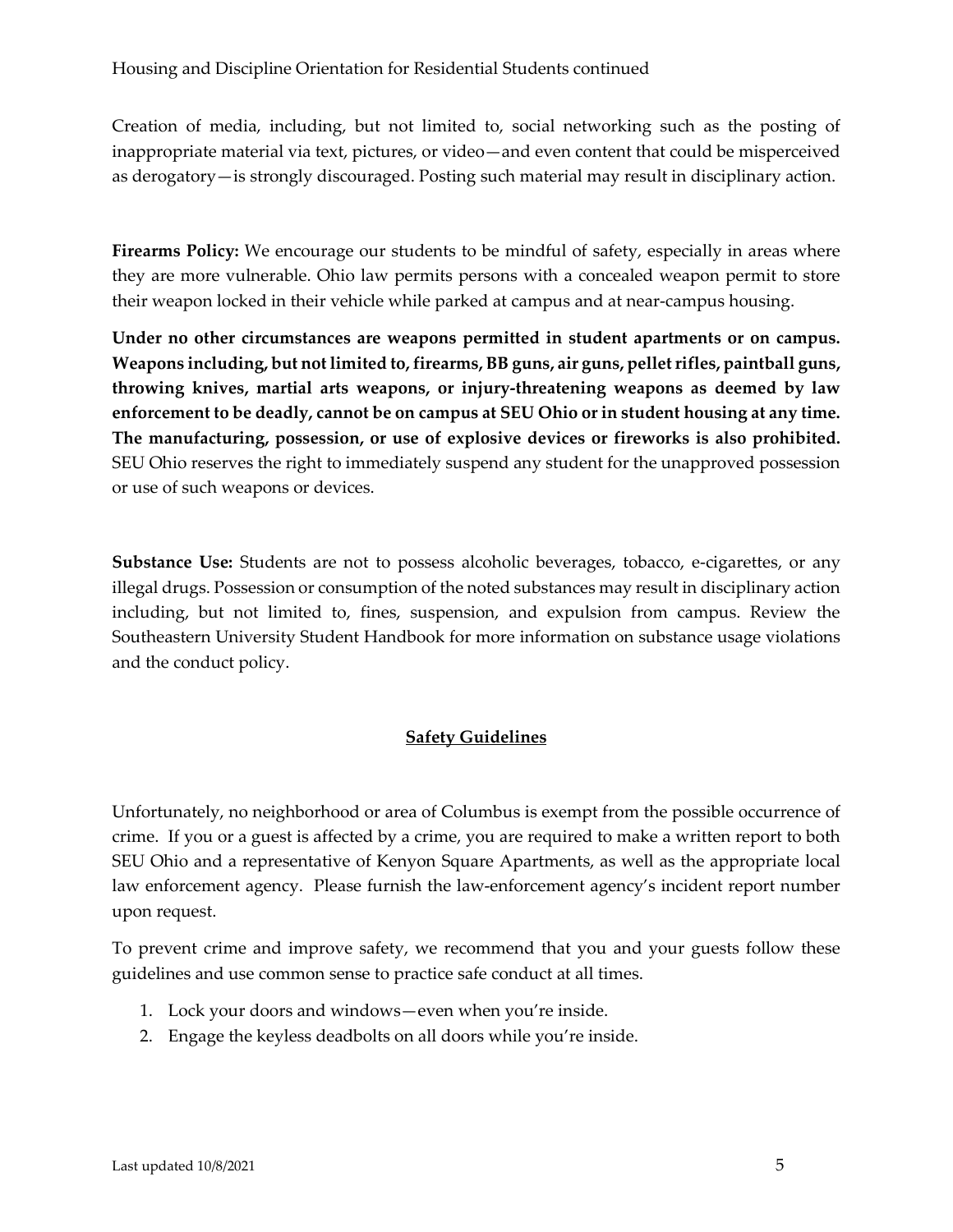- 3. When answering the door, see who is there by looking through a window or peephole. If you don't know the person, first talk with him or her without opening the door. Don't open the door if you have any doubts.
- 4. Don't put your name, address, or phone number on your keyring.
- 5. If you're concerned because you've lost your key or because someone you distrust has a key, request that your locks be rekeyed.
- 6. Check your smoke detector monthly to be sure it is working properly and that the batteries are okay.
- 7. Check your door locks, window latches, and other devices regularly to be sure they are working properly.
- 8. If your doors or windows are unsecure due to break-ins or malfunctioning locks or latches, stay with friends or neighbors until the problem is fixed.
- 9. Close curtains, blinds, and window shades at night.
- 10. Mark or engrave your driver's license number or other identification on valuable personal property.
- 11. Lock your doors while you're gone. Lock any door handle lock, keyed deadbolt lock, sliding door pin lock, sliding door handle latch, and sliding door bar that you have.
- 12. Close and latch your windows while you're gone, particularly over breaks.
- 13. Tell your roommate(s) where you're going and when you'll be back.
- 14. Don't walk alone at night. Don't allow your roommates to do so.
- 15. Avoid being alone with a member of the opposite sex for extended periods of time. Visit in a well-lighted, common area—not in your apartment if no one else is home—and not in your bedroom.
- 16. Don't give entry keys, codes or electronic gate cards to anyone.
- 17. Don't leave valuables in your apartment during breaks. Take them home with you. The last one leaving before a break is responsible for making sure everything is locked.
- 18. Carry your door key in your hand, whether it is daylight or dark, when walking to your entry door. You are more vulnerable when looking for your keys at the door.
- 19. Lock your car doors while driving. Lock your car doors and roll up the windows when leaving your car parked.
- 20. Don't leave exposed items in your car, such as phones, wrapped packages, briefcases, or purses.
- 21. Don't leave your keys in the car.
- 22. Carry your key ring in your hand whenever you are walking to your car—whether it is daylight or dark and whether you are at home, school, work, or on vacation.
- 23. Always park in a well-lighted area. If possible, try to park your car in an off-street parking area rather than on the street.
- 24. Check the backseat before getting into your car.
- 25. Be careful when stopping at gas stations or ATM machines at night—or anytime you suspect danger.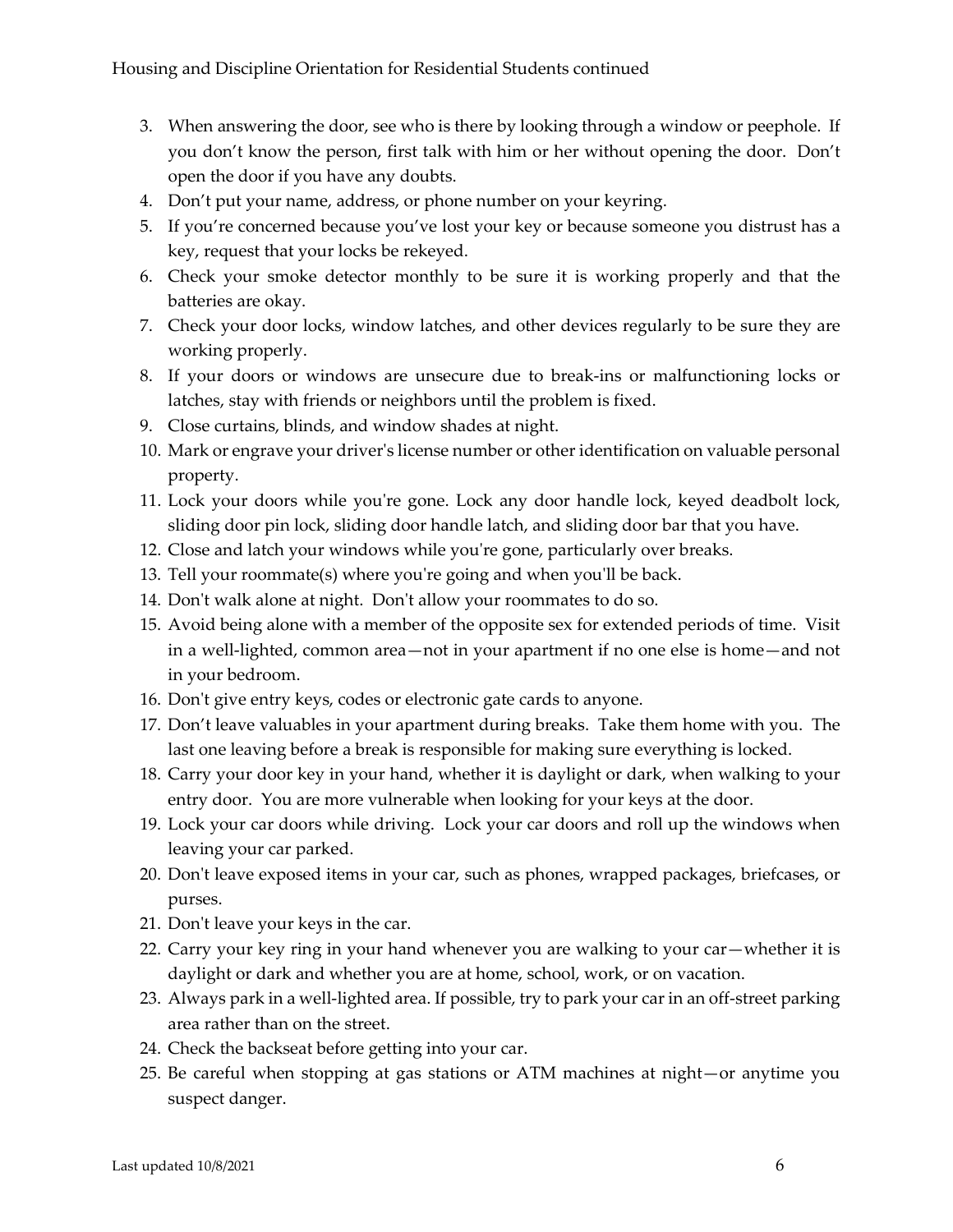- 26. If you attend a mixed party, go with a group and leave with the same group. Do not consume alcohol, and do not let your drink out of your sight. If you discover illegal drugs are present, leave immediately.
- 27. Prescription drugs in many cases are more deadly than illegal street drugs. Do not take unknown prescription drugs that were not prescribed to you or unknown over-thecounter drugs.
- 28. Be aware that high doses of caffeine (mainly from energy drinks) over short periods of time (a couple of hours) has been known to result in fatalities in teens and young adults. Watch your caffeine intake.

**Grievance Policy:** We understand that there may be issues that arise in the course of your experience at SEU Ohio. Our goal is to resolve grievances quickly and amicably. The Southeastern University Student Handbook outlines how to submit grievances to the appropriate party. If you are unsure where to surface your concern, please connect with a relevant member of the SEU Ohio staff.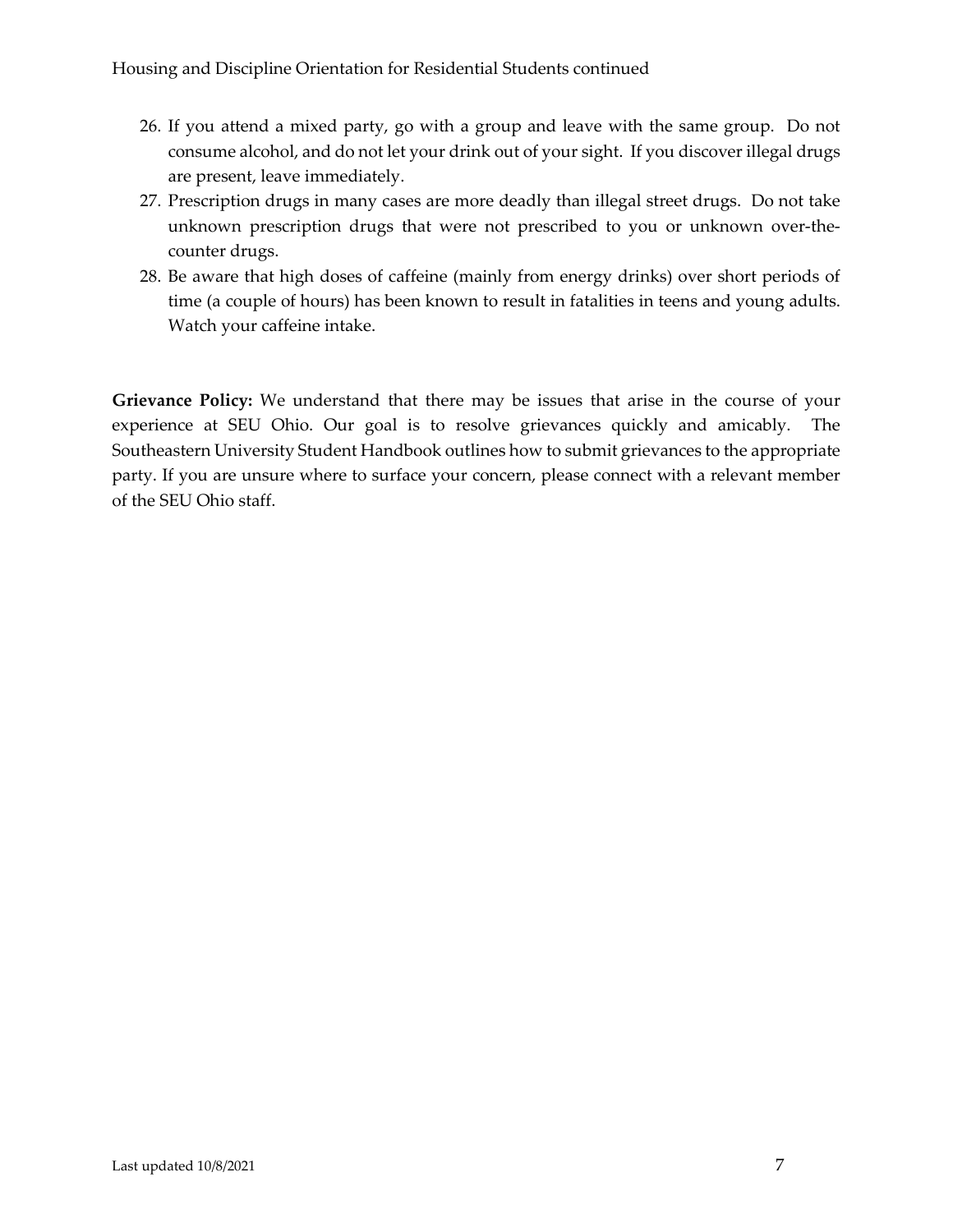## **Kenyon Square Guidelines**

**Apartment Policies and Rules:** You and all guests must comply with any written apartment rules and community policies. You and your guests are not permitted to consume alcohol at Kenyon Square Apartments.

**Behavior:** Be considerate of your neighbors and note that behaving in a loud or obnoxious manner and disturbing others is prohibited even outside of quiet hours.

**Prohibited Items.** The following are prohibited at Kenyon Square Apartments: pets and animals; candles; kerosene lamps, heaters, and other devices with open flames; glass containers in all common areas; solicitation of a business nature or contributions. Water furniture and secondhand, used furniture are prohibited.

**Preventing bed bug infestations.** Your apartment has been inspected for any indication of bed bugs. Unfortunately, bed bugs can travel from one apartment to another. It is important that you (a) regularly inspect your personal property for signs of infestation, especially your luggage after traveling, (b) do not remove the vinyl mattress cover from your bed, which helps protect you by sealing your mattress, (c) do not bring *any* used furniture into your dwelling, and (d) immediately report any recurring or unexplained bites or anything that might cause you to suspect an infestation. Do not attempt to treat a bed bug infestation on your own.

Any upholstered furniture that was not purchased brand new from a retail store or a store which provides used furniture which is certified to be free of insects such as bedbugs, cockroaches, etc is not permitted. A receipt of purchase and/or certification that the furniture is free of insects must be provided to the Student Life Director *before* the furniture can be moved into the apartment. Upholstered furniture includes, but is not limited to, couches, chairs, futons, barstools, headboards, etc.

Second-hand non-upholstered furniture such as tables, nightstands, etc. are permitted. All second-hand non-upholstered furniture must be inspected prior to moving in. Please note that any second-hand non-upholstered furniture that can be connected to an insect infestation will result in the disposal of that furniture. Additionally, the student who owns the furniture will be financially responsible for the costs of professional pest remediation. Please note that these costs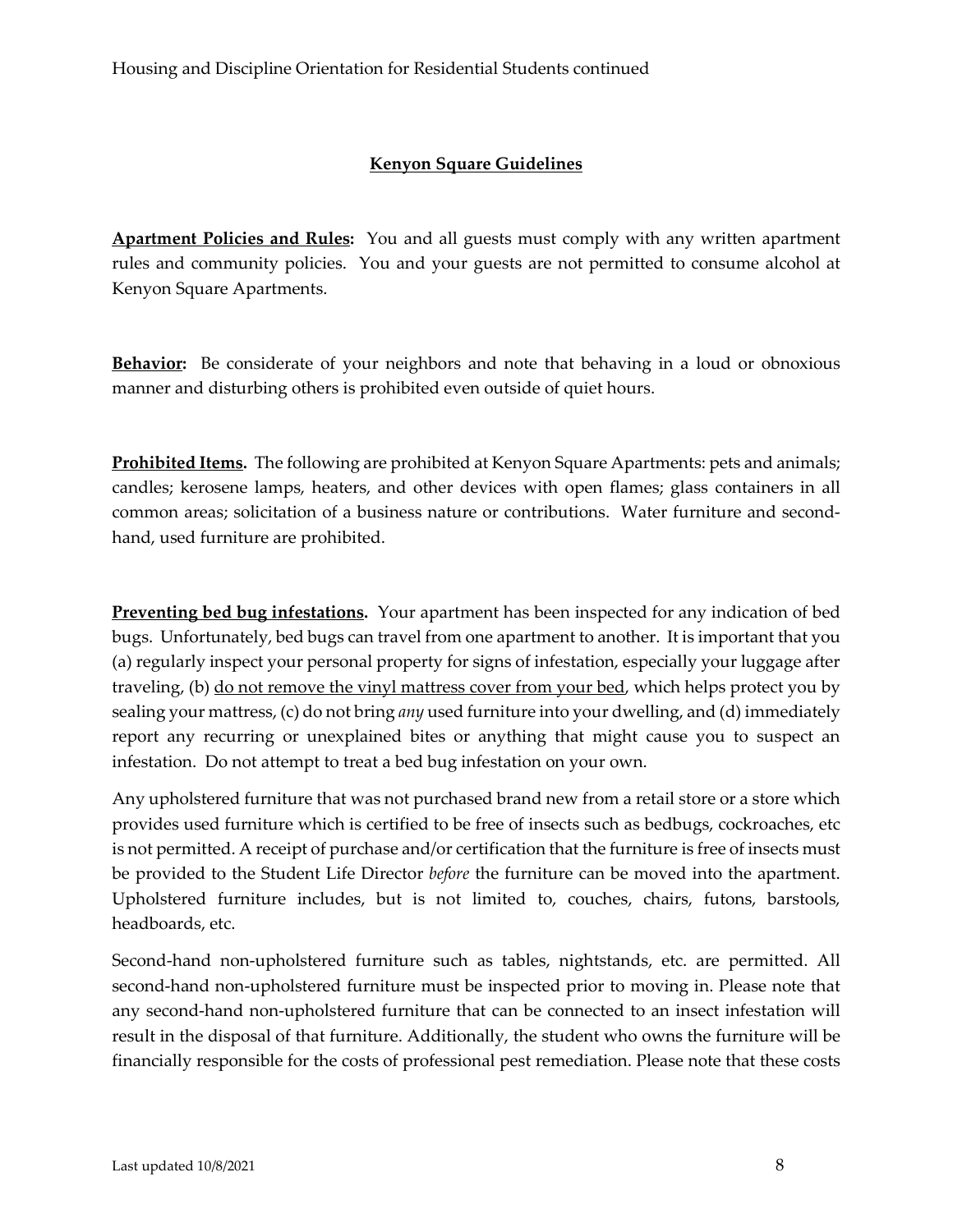#### Housing and Discipline Orientation for Residential Students continued

can be substantial. We advise that you do not bring in any second-hand furniture into the apartment.

**Preventing mold.** Excess mold is detrimental to your health. Mold grows where there is moisture for extended periods of time. To prevent mold, keep your dwelling clean and dry particularly the kitchen, bathroom(s), carpets, and floors. Remove visible moisture accumulations. Use the exhaust fans when showering or boiling liquids in the kitchen. Wipe moisture off shower walls and doors and leave the bathroom door open until all moisture dissipates. Hang up wet towels and clothing to dry. Do not leave wet clothes in the washing machine for extended periods of time. Promptly report any water leaks. Use the air conditioning to control humidity, or open windows on dry days to dry out your apartment. Dispose of moldy food immediately.

**Preventing insect and rodent infestations**. Keep your dwelling clean. Store food in closed containers. Wipe down countertops and tables. Do not leave dirty dishes and food out overnight.

**Miscellaneous items.** Do not store items in closets with gas appliances, such as water heaters. No holes or stickers are allowed inside or outside the apartment. A reasonable number of small nail holes for hanging pictures on sheetrock are permitted.

**Requests, repairs, and malfunctions.** The following protocol should be followed to request maintenance.

- 1. Submit a maintenance request to the staff at the front desk at Kenyon Square.
- 2. Notify your Resident Advisor (RA) when you have submitted a maintenance request to the Kenyon Square staff.

Maintenance requests should be made within twenty-four hours of becoming aware that a repair is needed except in cases of emergencies. If your request is an emergency, such as a broken pipe or malfunctioning appliance, report the problem immediately to the Kenyon Square front desk staff and notify your Resident Advisor (RA) or the Student Life Director.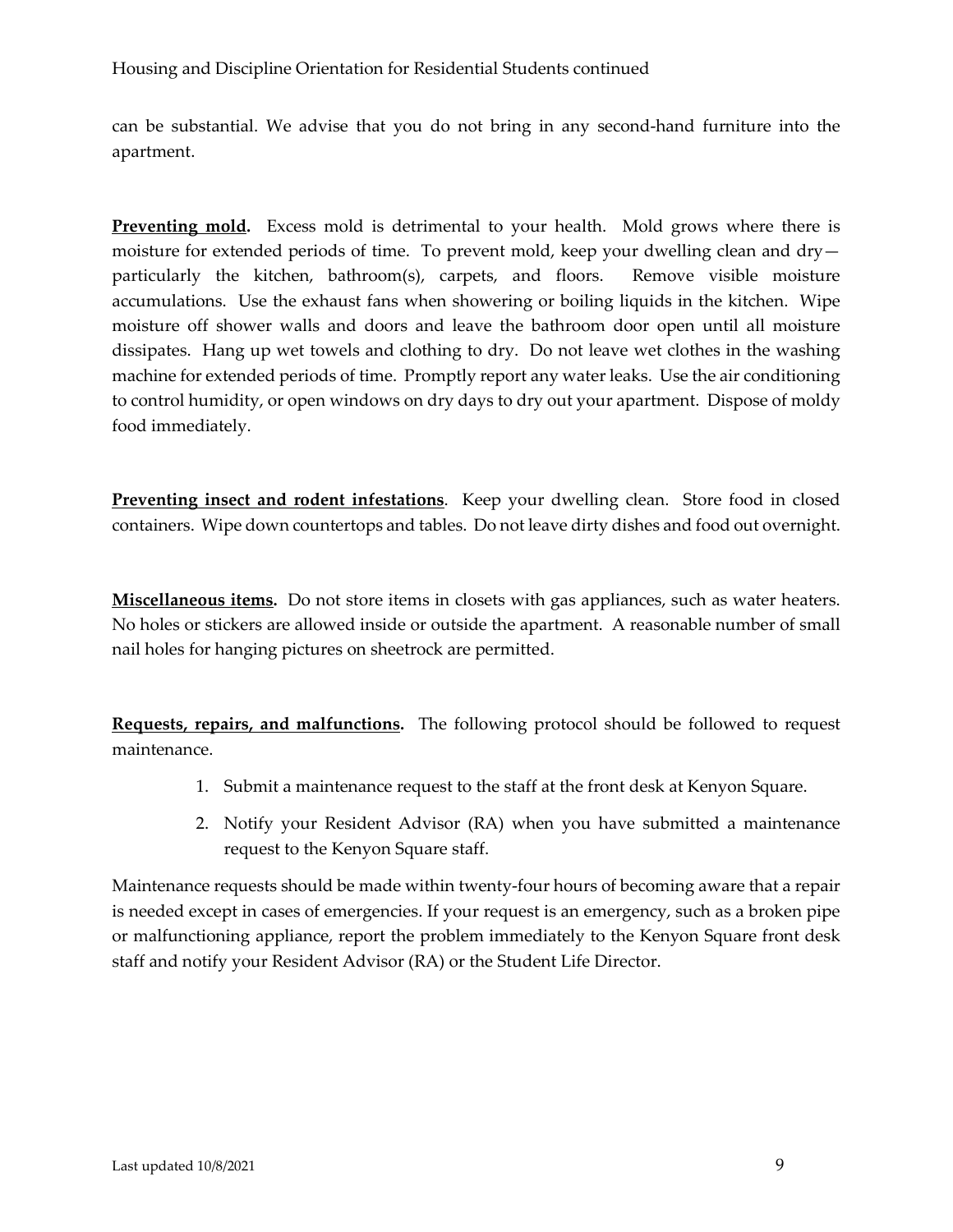# **To view Southeastern University's formal policies concerning lifestyle and student conduct guidelines, see the SEU catalog: seu.edu.**

- Addendum A: Southeastern University's Community Covenant
- Addendum B: Schedule of Housing Payments
- Addendum C: Apartment Damage Fees
- Addendum D: Kenyon Square Apartment Agreement
- Addendum E: Agreement to Sublease/Sublet for Student Housing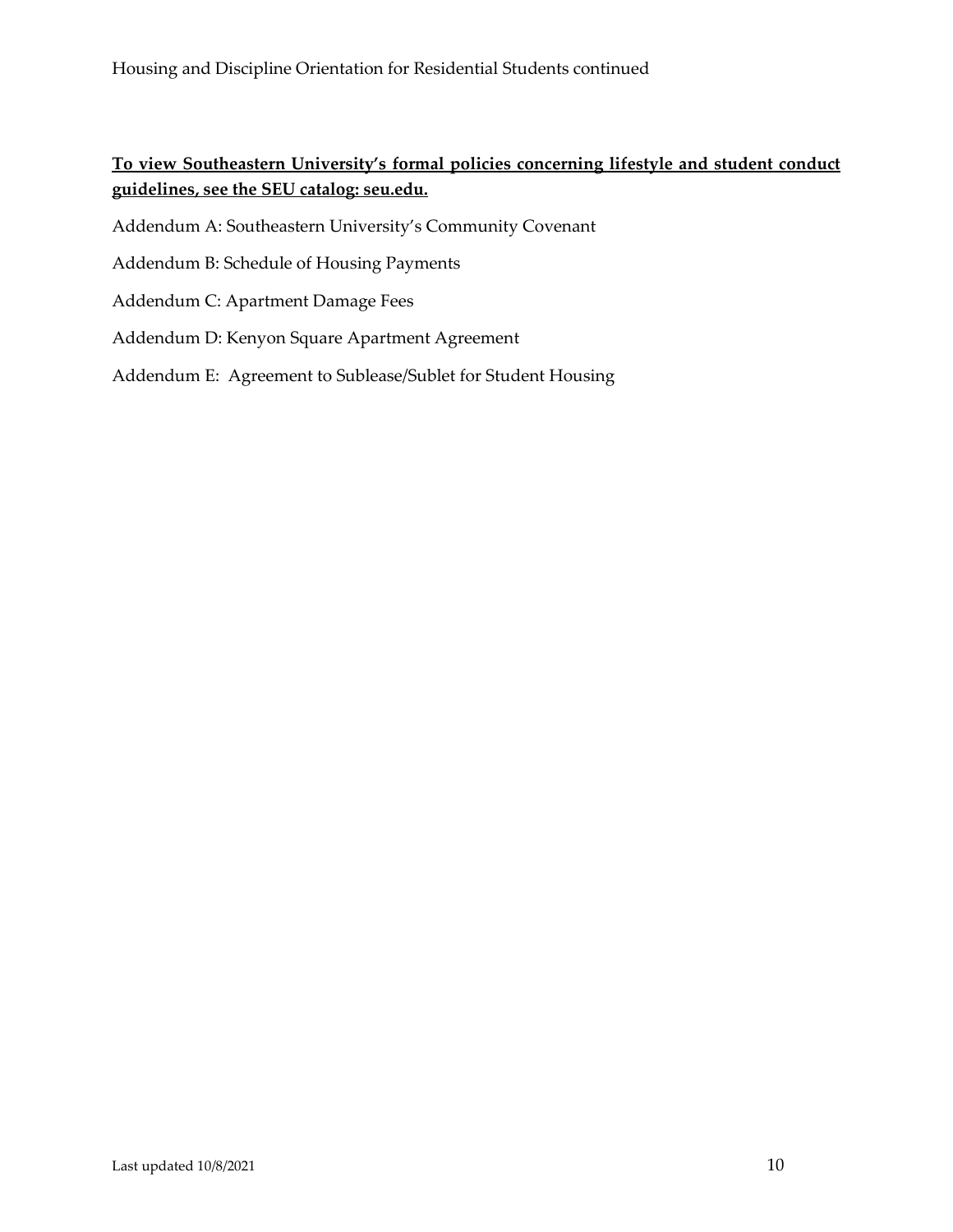### Addendum A: Southeastern University's Community Covenant

Since members of this faith-based community (SEU Ohio) have voluntarily chosen to be a participant, all students are obligated to a code of scriptural and community standards and behavior.

As a Christ-follower and member of the community of Southeastern University, I will:

- Practice the spiritual disciplines
- Participate regularly in the life of a local church
- Uphold the community standards outlined in the Southeastern University Student Handbook including, but not limited to:
	- o Adhering to University dress code
	- o Refrain from the possession, use or distribution of beverage alcohol, marijuana, or other intoxicants either on or off university premises
	- o Refrain from the possession, use or distribution of illegal substances and the abuse or illegal use of legal substances, including prescription and over-the-counter medications either on or off university premises
	- o Refrain from all sexually immoral behavior including premarital sex; adultery; lesbian, gay, bisexual, or transgender behavior; and involvement with pornography in any form. (Biblical marriage consists only of a faithful, heterosexual union between one genetic male and one genetic female, and biblical marriage is the only legitimate and acceptable context for a sexual relationship.)
- Pursue integrity and practice professional ethics
- Respect the dignity of all persons and highly value the diversity of the body of Christ
- Respect the rights and property of others
- Refuse to participate in bigotry, slander, and gossip
- Resolve conflict according to the model in Matthew 18:15–20
- Honor the servant-leaders who watch over this community and cooperate with their leadership
- Demonstrate compassion for others and a passion for the lost as a representative of Christ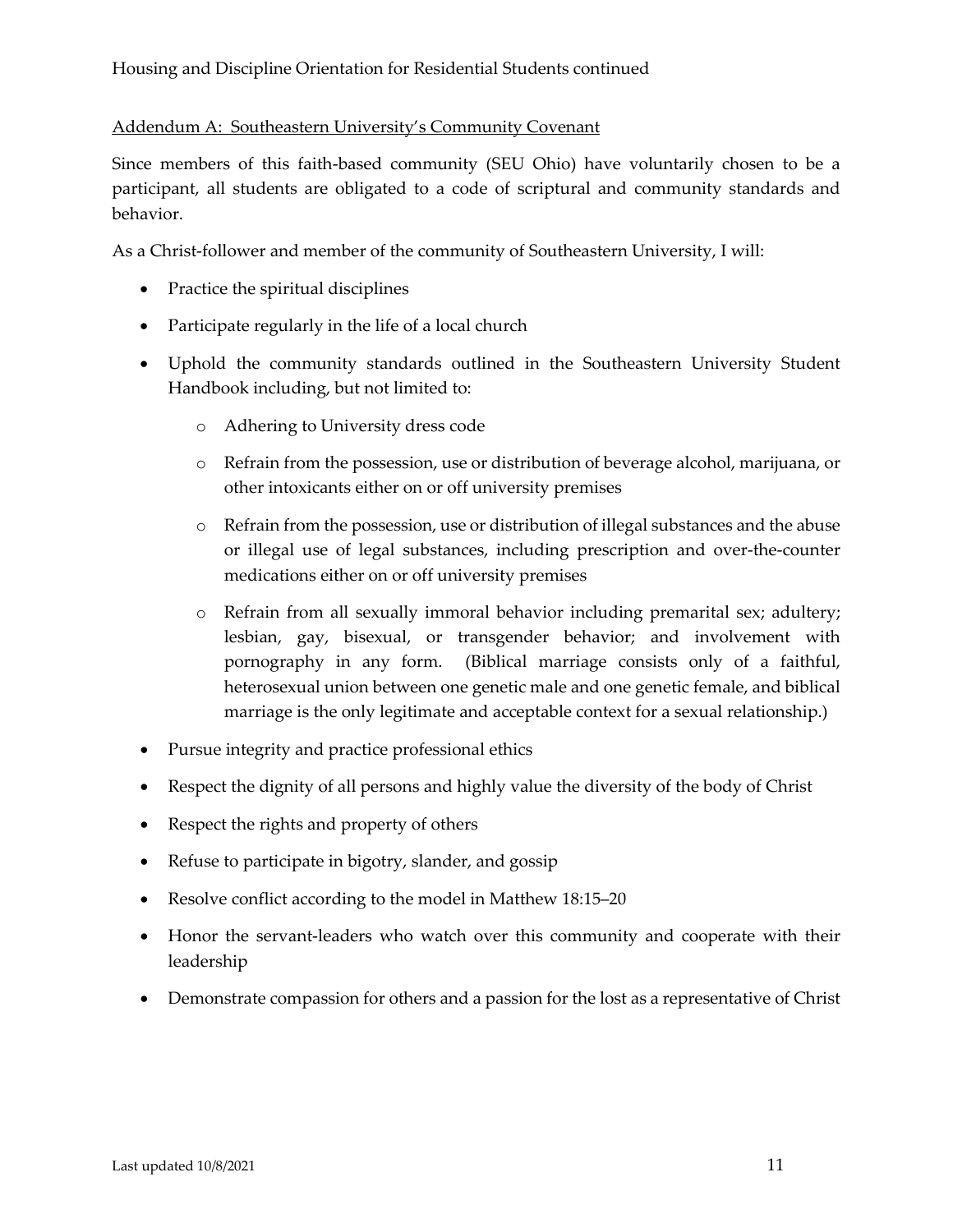#### Addendum B: Schedule of Housing Payments

**If you are paying out-of-pocket to SEU Ohio for housing, we request that you pay the housing fee in full before the beginning of each semester.** If you cannot pay the housing fee in full at the beginning of the semester (for example, you will use financial aid for part or all of your housing), you can request an extension for your financial aid check to arrive. If you are approved to make monthly housing payments, below is the recommended schedule of payments. **Note: All student housing balances must be paid in full no later than the end of each semester. Students will not be allowed to carry a housing balance into the next academic semester.** 

| <b>Payment Type</b>     | Fall Due Date* | <b>Spring Due Date*</b> | Amount            |
|-------------------------|----------------|-------------------------|-------------------|
| Housing Application Fee | July 1         | November 1              | \$150             |
| Monthly Rent            | September 1    | January 1               | \$612.50          |
|                         | October 1      | February 1              | \$612.50          |
|                         | November 1     | March 1                 | \$612.50          |
|                         | December 1     | April 1                 | \$612.50          |
| Move-out Date           | December 17    | May 5                   | Remaining         |
|                         |                |                         | balances/fines if |
|                         |                |                         | applicable        |
| <b>Total</b>            |                |                         | \$2,600           |

\* Payment is expected in full at the beginning of the semester unless student has obtained permission to make partial payments by the due dates outlined above. In most cases, approval for extensions and to make monthly housing payments is based on pending financial aid and extenuating circumstances.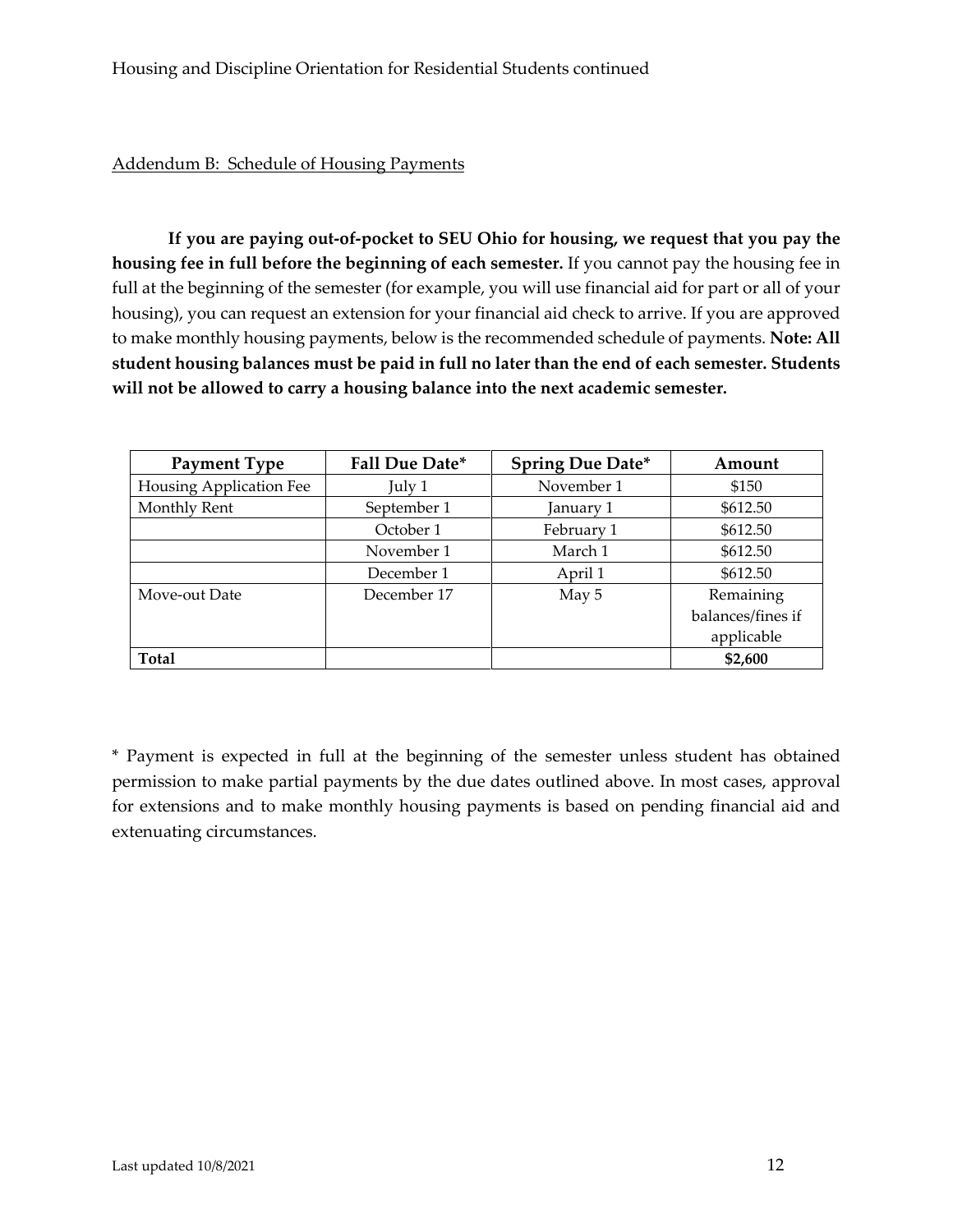### Addendum C: Apartment Damage Fees

**Move Out Charges.** It is SEU Ohio policy that each resident vacating their apartment leave the apartment clean and in good condition, as when they moved in. Maintaining your apartment during your occupancy and leaving it clean upon your departure will ensure that the apartment is ready for incoming students. If you fail to maintain the apartment during your residency, if damage to your apartment occurs that must be repaired, or if you fail to leave the apartment clean when you vacate, charges may be assessed to your SEU Ohio account.

| Cleaning                                                          | Minimum charge   |
|-------------------------------------------------------------------|------------------|
| Sweep and mop kitchen, dining, laundry, and bath floors           | \$20             |
| Vacuum all carpet                                                 | \$10             |
| Clean microwave inside and out                                    | \$10             |
| Clean stove surface, oven, and vent hood                          | \$25             |
| Clean refrigerator and freezer inside and out, including drawers; | \$25             |
| do not leave any food or drinks inside                            |                  |
| Wipe out all kitchen cabinets and drawers; do leave anything      | \$25             |
| Clean kitchen countertops and sink.                               | \$5              |
| Clean baths including shower/tub, sinks, mirrors,<br>toilet,      | \$25 each        |
| countertops, cabinets and drawers                                 |                  |
| Dust and clean all window blinds; clean windows                   | \$15             |
| Clean and sweep outside balcony/patio and glass doors             | \$15             |
| Replace burned-out bulbs                                          | \$1 to \$5 each  |
| Clean utility closets, baseboards, doors, and light switches      | \$15             |
| Remove all trash, personal furniture and belongings               | \$10 to \$25,000 |

The following is a list of cleaning expected prior to move-out and the cost for failure to comply:

Charges for damage to walls, doors, windows, appliances, light fixtures, carpet, tile, furniture, and blinds might require pricing and may not be available for a quote of cost to repair at time of move-out. If items are missing or damaged to the point that they must be replaced or repaired when you move out, you will be charged for the current cost of the item plus labor and service charges. A representative list of various replacement charges is provided below. Please note this is not a complete list: You can be charged for items not on this list.

| Item                             | <b>Minimum Replacement Cost</b> |
|----------------------------------|---------------------------------|
| Blinds for windows               | \$15 to \$50 each               |
| Vertical blinds for balcony door | \$30 to \$70                    |
| Carpet repair/replacement        | \$25 to \$2,000                 |
| Drywall/large holes in wall      | \$5 to \$500 each               |
| Door glass                       | 1017                            |
| Window glass                     | \$50 to \$250 each              |